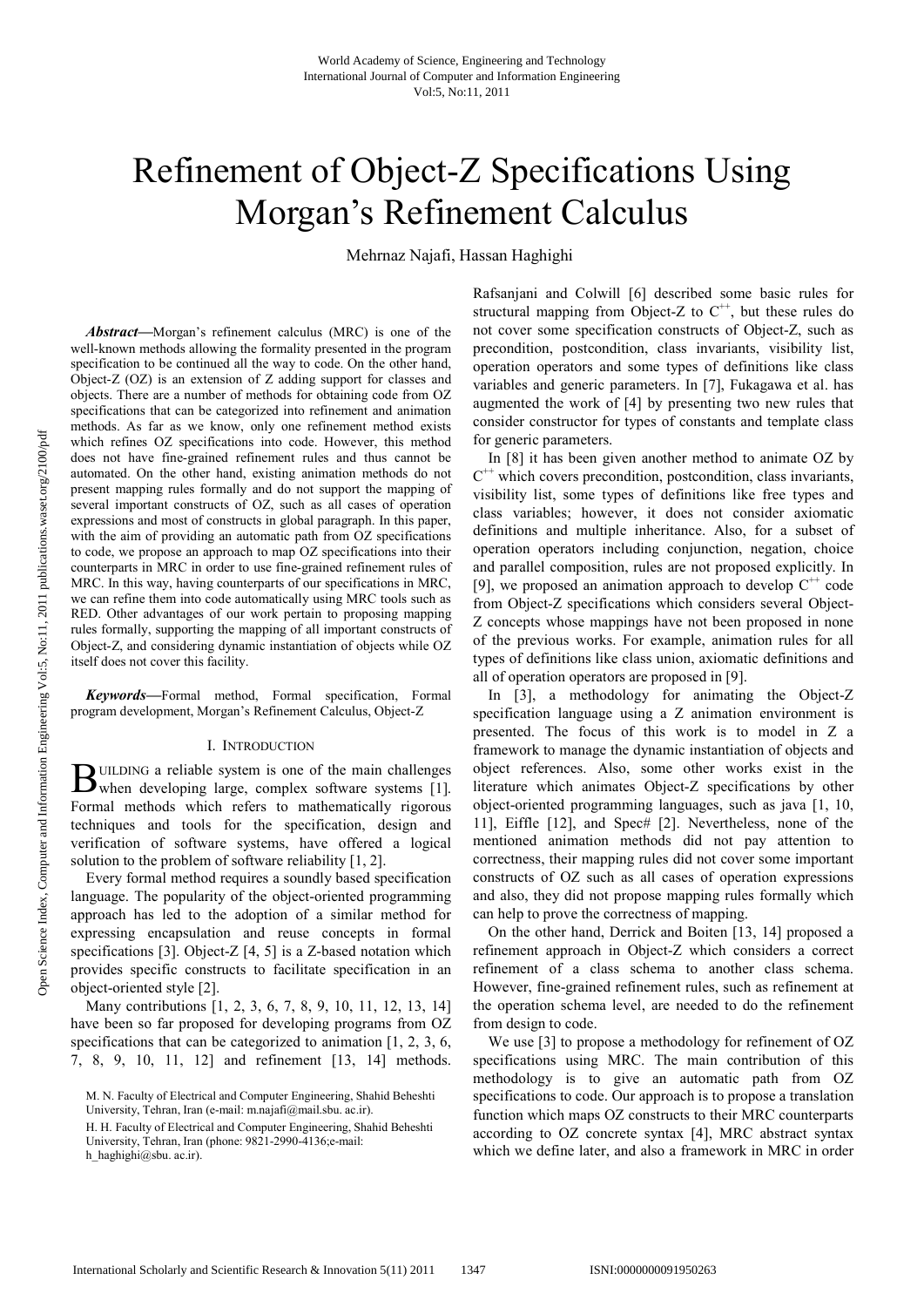to manage object references. Other contributions of our methodology are the ability to use fine-grained refinement rules, the introduction of dynamic instantiation of objects while OZ itself does not cover this facility, proposing translation rules formally and supporting mapping of important constructs, such as abbreviations in global paragraph while none of the related methods in the literature have not supported the animation\refinement of this construct.

The paper is organized in the following way. In section 2, the preliminaries of this work are reviewed by focusing on OZ concepts and constructs. In section 3, we provide the abstract syntaxes of those parts of both OZ and MRC in which we are concerned. Section 4 presents our methodology translating OZ constructs into their counterparts in MRC. Section 5 includes a case study showing the applicability and usefulness of our approach. Finally, the last section is devoted to the conclusion and some directions for future work.

#### II.PRELIMINARIES

To mention the preliminaries of this paper, we first review the work of McComb and Smith who proposed a method of animating OZ which considers reference semantics and uses an existing Z animator in a way that is both automatable and transparent to the user [3]. In order to introduce concept "object" in Z, McComb and Smith modelled object identity with a free type whose name is *identity* as follows:

 $identity::= null | REF \ll N>>$ 

The constructor "\_REF" allows us to associate a unique object identity with each natural number being irrespective to the class the object belongs to. Value "\_null" allows us to ignore parts of a specification for the purposes of animation. It acts as a placeholder for the reference to an object which has not been instantiated in the animation environment.

Also, they considered an additional constant *self* to cater OZ notion of self reference; see [3] for more details. Also, they modelled in Z a framework to manage the dynamic instantiation of objects. The mentioned framework comprises an explicit reference table, i.e., finite mappings, where object identities are mapped to instances of a schema describing the state of each class (i.e., they modelled the state of class schema by schema in Z), and also, a schema whose name is *\_ClassName\_new* and is declared in order to model dynamic instantiation of objects operation; see [3] for more details. Finally, all operations of OZ specifications are transformed to Z operations based on the mentioned reference table.

As another preliminary of our work, we now review OZ concepts. In the following we show what appear in global paragraphs of OZ [4]:

Paragraph::= BasicTypeDefinition

 | AxiomaticDefinition | GenericDefinition | AbbreviationDefinition | FreeTypeDefinition | Schema | Class | Predicate

Considering the above syntax, concepts of OZ which we cover in our methodology are [4, 5]:

**Basic Type Definition:** introduces one or more basic types by the inclusion of their names in a square-bracketed, commaseparated list.

**Abbreviation Definition:** introduces a type whose name is the identifier on the left-hand side of the definition and whose values are those of the expression on the right-hand side.

**Free Type Definition:** introduces a type whose name is the identifier on the left-hand side of the expression and whose values are given by the branches of the right-hand side of the definition.

**Class:** the major new construct in Object-Z is the class schema which captures the object-oriented notion of a class by encapsulating a single state schema, and its associated initial state schema, with all the operation schemas of the given state.

The structure of the class schema specification in Object-Z is shown below [4]:

| ClassName [FormalParameters] — |
|--------------------------------|
| VisibilityList                 |
| InheritedClass(es)             |
| LocalDefinition(s)             |
| State                          |
| InitialState                   |
| Operations                     |
|                                |

Considering the above syntax, concepts which we use in our methodology are [4, 5]:

*Visibility list:* lists those features that are visible to the environment of an object of the class. In class schema "Queue" [4], shown in Fig. 1, count, INIT, Join and Leave are visible features.

*Inheritance:* when a class is inherited by another class in Object-Z, its definitions, i.e., state and initial state schemas and operations, are merged with those of the inheriting class.

*State schema:* is a nameless box with optional declaration and predicate parts. The predicate of a state schema is called the class invariants. Variables which are defined in the declaration part of the state schema are called state variables. In class schema "Queue", items and count are state variables, and this class schema does not have any invariants. State variables are categorized to:

- 1. Primary variables: may only be changed by an operation in which they are declared. In class schema "Queue", items and count are primary variables.
- 2. Secondary variables: may be changed by any operation.

*Initial State:* defines the initial states of a class, and its name is INIT. In class schema "Queue", items=<> and count=0 are predicates of its initial state schema.

*Operations:* defines the permissible changes in the state that an object of the class may undergo. In class schema "Queue", two operations Join and Leave are defined. Related concepts are:

1. *Operation schema*: is a named box which may consist of a ∆-list, a declaration and a predicate part. ∆-list consists of primary variables that the operation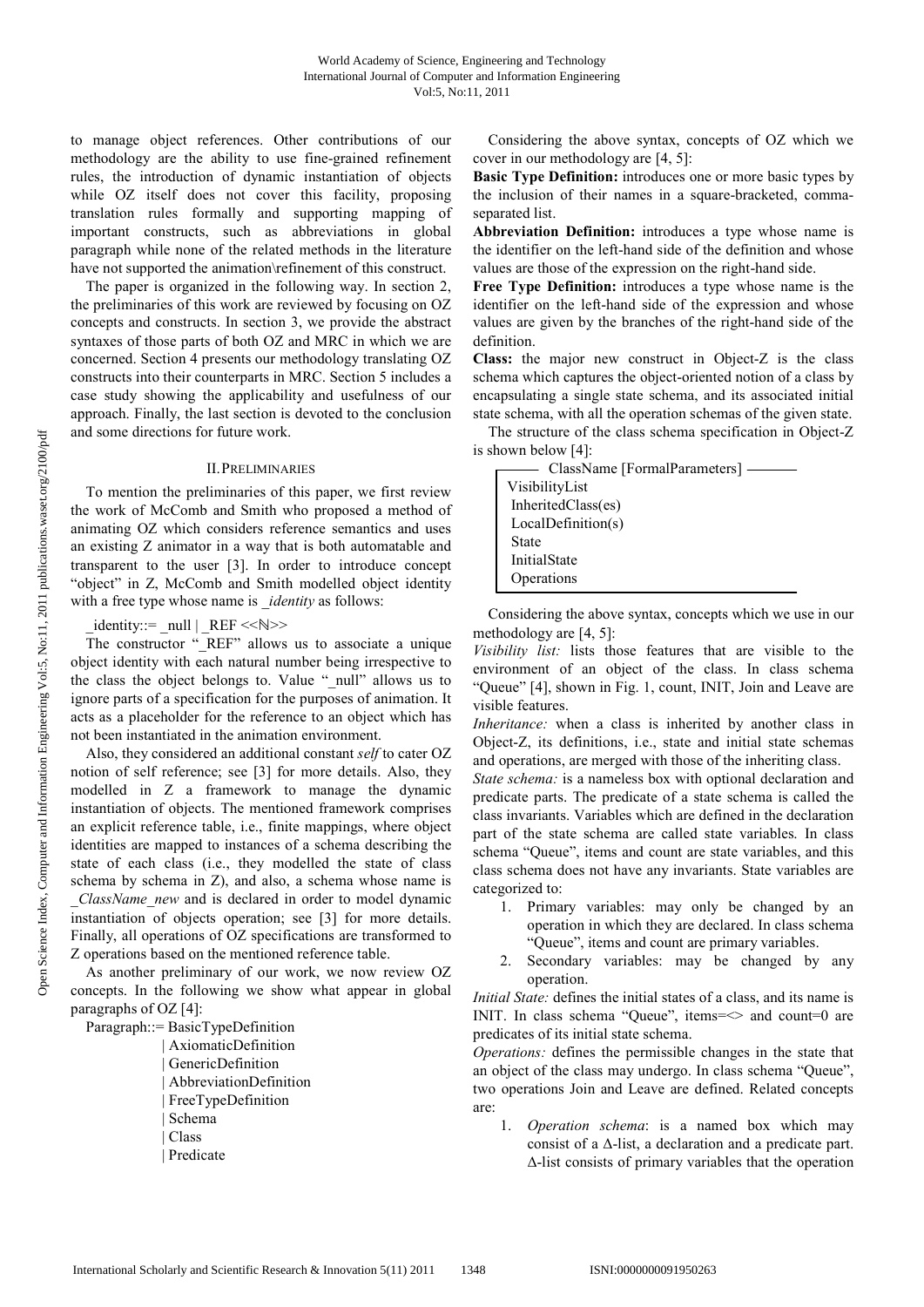may change when applied to an object of the class. The declaration part is for auxiliary variables needed to define the operation. They are generally input and output variables. The predicate part relates the possible states before the operation execution to the possible states after its execution. Class schema "Queue" has two operation schemas which are Join and Leave.

- 2. *Operation expression:* includes operation schema definitions and operation promotions defined later. An operation expression may be also an identifier with an optional rename list enabling previously defined operations to be modified or combined.
- 3. *Operation operators:* Object-Z has the following operation operators used to modify and combine operation expressions:
	- Conjunction (∧): used to model the simultaneous occurrence of two operations.
	- Parallel composition ( $||$  or  $|||$ ): used to model communication between simultaneously occurring operations in both directions.
	- Choice (▯): used to model the occurrence of an applicable operation among two operations. If both operations are applicable, then this operator selects one of them nondeterministically.
	- Sequential composition (;): used to model two operations occurring in sequence. It also allows the communication between the operations, but the communication is only possible in one direction.

Queue

↾(count, INIT, Join, Leave)

 items: **seq** ℕ count: ℕ

 $-$ INIT $-$ 

 $items = <$ count=0

 $-Join$  -

∆(items, count)

item?:ℕ

items´=items◠<item?>

 $count' = count + 1$ -Leave

∆(items)

item!:ℕ

items=<item!>∩items

Fig. 1 Class schema Queue

Other important concepts in Object-Z are [4, 5]:

- o Operation promotion: any class can have operations which model the application of operations to objects whose identities are declared as global constants. Such operations are said to promote the operations of the objects to operations of the class. An operation promotion is defined using the dot notation *a.Op*, where *a* is an expression which evaluates to the identity of the referenced object, and Op is the name of a visible operation of the related class.
- Attribute promotion: visible attributes of an object may be promoted to any scope in which the identity of that object may be referenced.

## III. ABSTRACT SYNTAXES OF OZ AND MRC

In this section we provide the abstract syntaxes of those parts of both OZ and MRC, in BNF notation, in which we are concerned.

# *A.Abstract Syntax of Object-Z*

For a complete account of the concrete syntax of Object-Z see [4]. We are only interested in those parts used in our mapping.

Abstract syntax of Object-Z:

*1) Specification* 

Specification  $\mathrel{\mathop:}=\mathrel{\mathop{\mathrm{Paragnph}}\nolimits}$  $\ddot{\phantom{a}}$  . The set of  $\ddot{\phantom{a}}$ 

#### . Paragraph

# *2) Global Paragraphs*

We proposed the abstract syntaxes of global paragraphs and class in section 2. By considering the abstract syntax of global paragraphs or paragraph, abstract syntaxes of BasicTypeDefinition, AbbreviationDefinition and FreeTypeDefinition are as follows:

BasicTypeDefinition ::= [Identifier, …, Identifier]

AbbreviationDefinition ::= Abbreviation == Expression Abbreviation ::= VariableName [FormalParameters] | PrefixGenericName Identifier | Identifier InfixGenericName Identifier

FreeTypeDefinition ::= Identifier::= Branch|…|Branch Branch ::= Identifier

| VariableName <<Expression>>

*3)Class Paragraphs* 

Visibilitylist ::= ↾(DeclarationNameList)

InheritedClass ::= ClassName[ActualParameters] [RenameList]

State ::= [Declaration  $[\triangle$  Declaration][[Predicate]]

 | [∆ Declaration [|Predicate]] | [Predicate]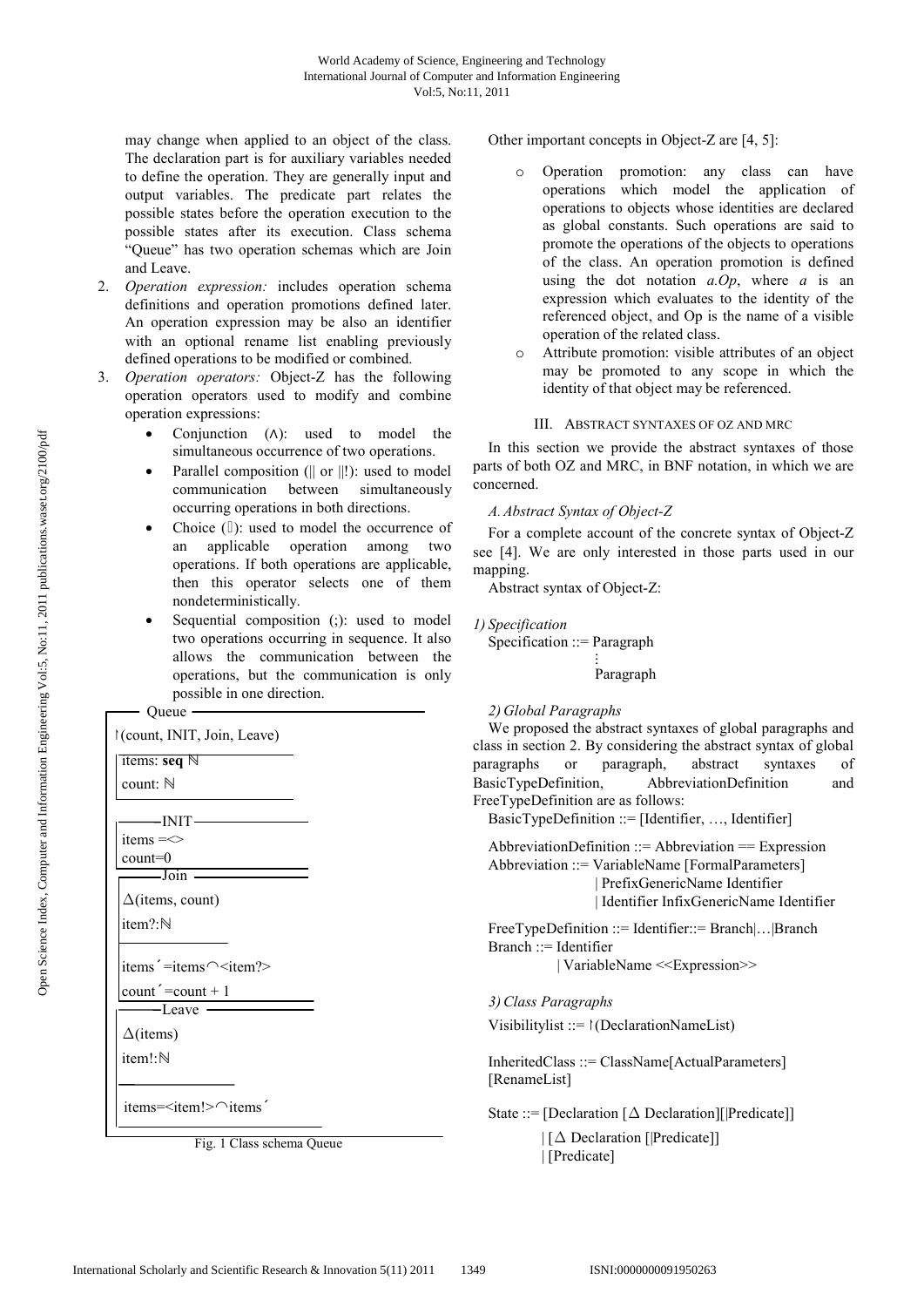InitialState ::= INIT ≙ [Predicate]

| Operation ::= $\boxed{\phantom{a}}$ OperationName<br>DeltaList<br>[Declaration] |
|---------------------------------------------------------------------------------|
| [PredicateList]                                                                 |

OperationName ≙ OperationExpression

*4) Operation Expressions* 

OperationExpression ::= [Declaration [|Predicate]]

 | [[Predicate]] | [DeltaList[Declaration][|Predicate]]

 | OperationExpression∧OperationExpression | OperationExpression||OperationExpression | OperationExpression[]OperationExpression | OperationExpression;OperationExpression | Expression.Identifier

# *B.Abstract Syntax of Morgan's Refinement Calculus*

We could not find the official concrete syntax of the MRC in the literature. Taking our inspiration from [15], we built part of an abstract syntax of MRC which is needed for our methodology as follows:

| Specification ::= ModuleSt     |
|--------------------------------|
| $\vert$ TypeSt                 |
| BasicTypeSt                    |
| ModuleSt ∷= <b>module</b> Name |

.

[**export** NameList] [**import** NameList] [**var** VarListType] [**and** Pred] [ **procedure** .

 . **procedure**]  **initially** Pred  **end** 

TypeSt ::= **type** Name  $\triangle$  Type expression

BasicTypeSt ::= [Identifier, …, Identifier]

**procedure** Name [(ParamList)] ≙ SpecSt

SpecSt ::= Frame [PreCondition, PostCondition] | SpecSt ; SpecSt | ProcCall ; SpecSt | SpecSt ; ProcCall | ProcCall

ProcCall ::= ProcName [(VarList)]

ParamList ::= **value** VarDecl, ParamList | **result** VarDecl, ParamList | **value result** VarDecl, ParamList | **reference** VarDecl, ParamList

PreConcition::= Pred PostCondition::=Pred Frame::=: |VarList:

# IV. OUR REFINEMENT METHODOLOGY

For modelling the concept "object" in MRC, we consider a module whose name is *object*. Also, a new free type whose name is *identity* will be considered for modelling referential semantics as follows; for more details about this free type see [3] (this free type is similar to *identity* in [3] which REF and null have the same functionalities as \_REF and \_null in *\_identity*).

**type** identity ::=  $REF \mathbb{N}$  | null

Now we define a translation function  $\left[ \begin{array}{c} \end{array} \right]$ <sup>T</sup> which translates each part of OZ abstract syntax into its counterpart in MRC abstract syntax.

**Definition 1**: Translation Function  $[||]$ <sup>T</sup>:

 $[|| \, ||^T$ : **OZ** $\rightarrow$ **MRC** is a function from **OZ** to **MRC** which is explained in detail as follows:

# *A. Mapping of Global Paragraphs*

*Basic Type Definition*: the same notion of basic type exists in MRC. Thus, the translation for basic types is as follows:

[| BasicTypeDefinition  $\mathbf{I}^T = [\mathbf{I}]$  Identifier, ..., Identifier  $\mathbf{I}^T =$  $[$  Identifier, ..., Identifier  $]$ <sup>1</sup>

*Abbreviation Definition*: We consider mapping of abbreviation definition in a case in which the right side of the abbreviation is in the form of computational expression and none of its expression elements is numeric, as follows:

 $[$  Abbreviation = = Expression  $]$ <sup>T</sup> = **type** Abbreviation =  $[$ Expression  $\int_0^T$  (which separates each operation expression element with '|')

*Free Types*: we propose the translation for free type definition when all of its branches are identifier, as follows:

 $[$ | Identifier ::= Branch<sub>0</sub>|...|Branch<sub>n</sub> |]<sup>T</sup>= **type** Identifier = [|  $\text{Branch}_0[]^T$ ...| [ $\text{[Branch}_n[]^T$ 

*Class*: [| class schema (whose name is ClassName)  $\parallel$ <sup>T</sup> = **module** ClassName . . . **end** 

# *B. Mapping of Class Paragraphs*

*Visibility list*: we consider each declaration name in visibility list which is an operation name as an *export* name list. If class schema is a parent class schema, we must export all of its operations because a child class schema must inherit all of the operations of its parent class schema. Note that we do not export a declaration name which is not an operation name. This is due to the manner by which the mapping of state schema declarations will be proposed. So, the translation for this concept is as follows: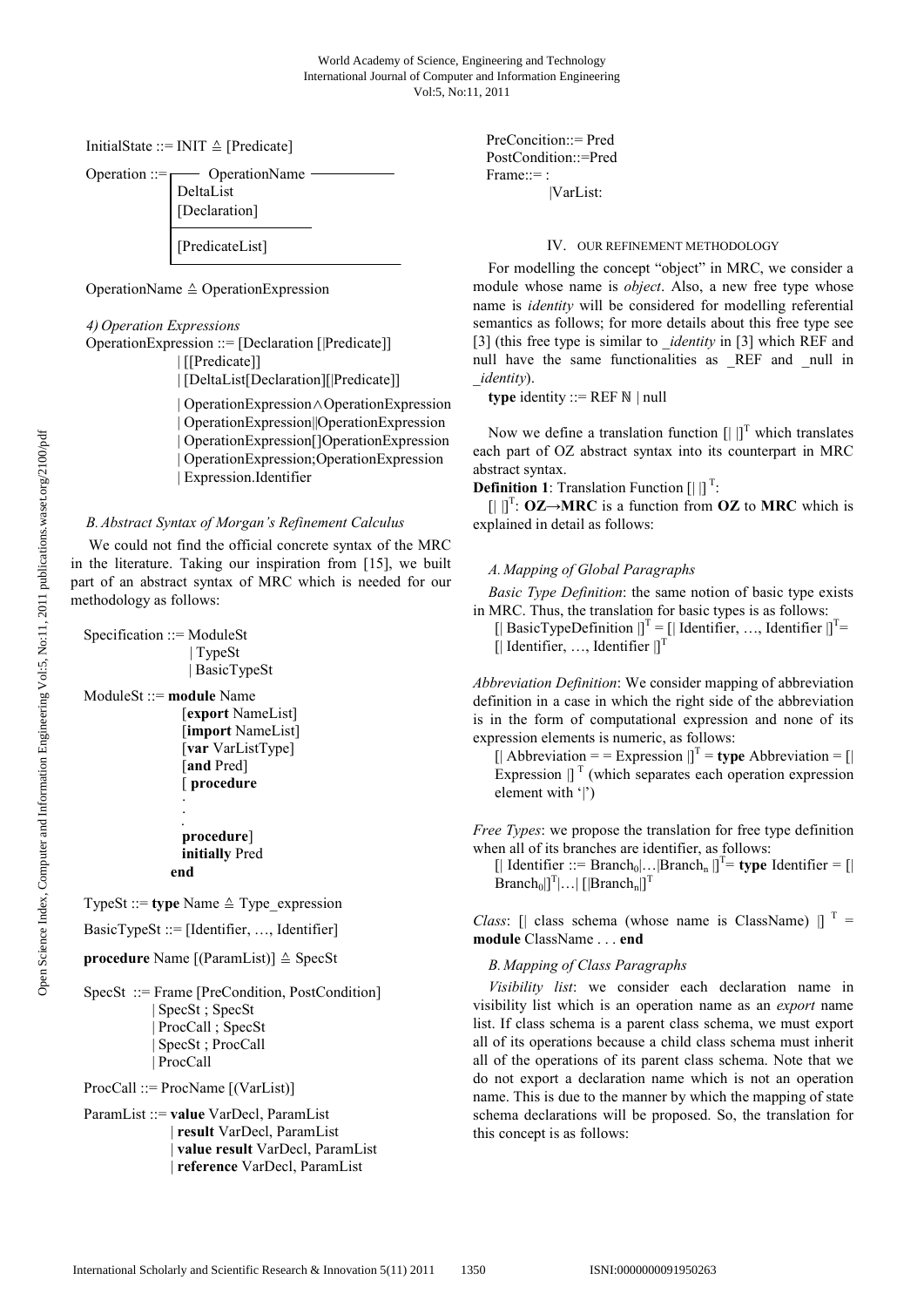$[$  VisibilityList  $]$ <sup>T</sup> = **export** DeclarationName which is an operation name and is not INIT.

*Inherited class*: MRC does not have any direct corresponding concept for mapping of inheritance. An acceptable solution could be to use the "*uses"* relation. In this way, we must import all procedures of those module(s) corresponding to parent class(es) because a child class schema can use all of the operations of its parent class schema.

*State*: we consider a new type whose name is *ClassName\_state* and is in the form of set comprehension. Set declaration consists of mapping of

- $\checkmark$  state declaration.
- inherited class (es) state declaration,
- $\checkmark$  a Boolean variable (Note that we must define type Boolean using type expression earlier),
- $\checkmark$  *Init* which will be used to accommodate the predicate *a.INIT* for an object *a* that will be evaluated as true precisely when that object is in its initial state,
- and a variable *self* in order to cater for OZ notion of self reference.

Set property consists of mapping of

- $\checkmark$  state predicate list,
- inherited class (es) state predicate list,
- and also a state invariant that is introduced to force the *Init* variable to be always equivalent to the predicate lists in initial state schema of class schema and its inherited class (es) schemas.

#### *The translation of state is thus as follows:*

**type** B ≙ False|True

 $[|State|]^{T}$  = **type** ClassName\_state  $\triangleq$  ${[[State. Declaration]]}^T$ , Init: B, self: identity, [|inheritedClass<sub>0</sub>.State.Declaration|]<sup>T</sup>,...,  $[|$  inheritedClass<sub>m</sub>.State.Declaration $]$ <sup>T</sup>,

|[|State.predicateList|]<sup>T</sup> ∧

[|inheritedClass<sub>0</sub>.State.predicateList|]<sup>T</sup>∧ … ∧

[| inheritedClass<sub>m</sub>.State.predicateList  $|$ <sup>T</sup> ∧ Init  $\Leftrightarrow$ 

([|InitialState.predicateList|]<sup>T</sup> ∧

[|inheritedClass<sub>0</sub>.InitialState.predicateList|]<sup>T</sup>∧ … ∧ [|inheritedClass<sub>m</sub>.InitialState.predicateList  $[]<sup>T</sup>$ )}

For modeling the concept "object", we consider a variable in each module which is obtained through the mapping of class schema; the variable name is *ClassName\_reftab* which holds objects of corresponding class schema (i.e., ClassName). This variable maps each object identity to its associated *ClassName\_state* as follows:

ClassName\_reftab: identity  $\rightarrow$  ClassName\_state

Also, we consider a type whose name is *State\_Object* which comprises reference tables (i.e., ClassName\_reftab) of each class schema in the specification and a variable whose name is *state* with type *State\_Object* in module *object*. The aim of declaring *State\_Object* is to ensure that each identity is

assigned to a unique object, and null is not mapped to any object. Declaration of this type is as follows:

**type** State\_Object

 ${ClassName_0$  reftab:identity $\rightarrow$ ClassName<sub>0</sub> state, ...,

 $ClassName_n_reftab: identity \rightarrow ClassName_n\_state$  |

 $\bigcap_{i=1}^n$  dom ClassName<sub>i</sub>\_reftab =  $\emptyset \wedge$ 

 $\bigcup_{i=1}^n$  dom ClassName<sub>i</sub>\_reftab $\subseteq$  ran REF }

*Initial State:* the mapping of initial state has been already considered in definition of *ClassName\_state*.

*Operation Schema:* we map each operation schema to a procedure in the related module (i.e., that module obtained from the mapping of class schema which includes the mentioned operation schema). The procedure name is *ClassName\_OperationSchemaName*. We propose its parts according to the abstract syntax of procedure in MRC presented in section 3. The parameters list of the procedure consists of an index with type *identity* which is the object identity that the procedure should be applied to; indexes for other objects which exist in *ClassName* and their operations are promoted in *ClassName* using type identity and the mapping of operation schema declaration, respectively. The procedure frame consists of *ClassName\_reftab* and all of those operation schema declaration elements which are outputs. Also, its pre part (according to the abstract syntax of procedure in MRC) will be obtained by using the definition of getting precondition from postcondition, i.e., ∃ State´. Operation\output and its post part is predicateList itself (see the concrete syntax of operation schema in section 3).

 $[$ | Operation Schema  $]$ <sup>T</sup> = **procedure** ClassName\_OperationSchemaName (**value**  ClassName\_index: identity,  $[|$  Declaration  $|]^{T}$ )  $\triangleq$ ClassName\_reftab, DeclarationName which is in Declaration and is in the form of output: [ [|∃ State′. Operation\declarations which are outputs  $|\mathbf{I}^T|$ ,  $[|$ predicateList $|T|$ 

# *C.Mapping of Operation Expressions*

Mapping of all cases of operation expressions are as follows:

# *1)[DeltaList[Declaration][|Predicate]]*

We map this case to specification statement "w: [pre, post]" whose frame, i.e., w, is *ClassName\_reftab* along with the output part of declaration. Also, its pre will be obtained by using the definition of getting precondition from *Predicate*, and its post is *Predicate* itself. Thus, the translation of this case is as follows:

 $[$  [DeltaList [Declaration] [ $[$ Predicate]  $]$ <sup>T</sup> =

 $ClassName$  reftab, Declarations which are outputs:  $[$ 

∃State´. [DeltaList [Declaration] [|Predicate]]\

Declarations which are outputs $[T, [|Predict||^T]$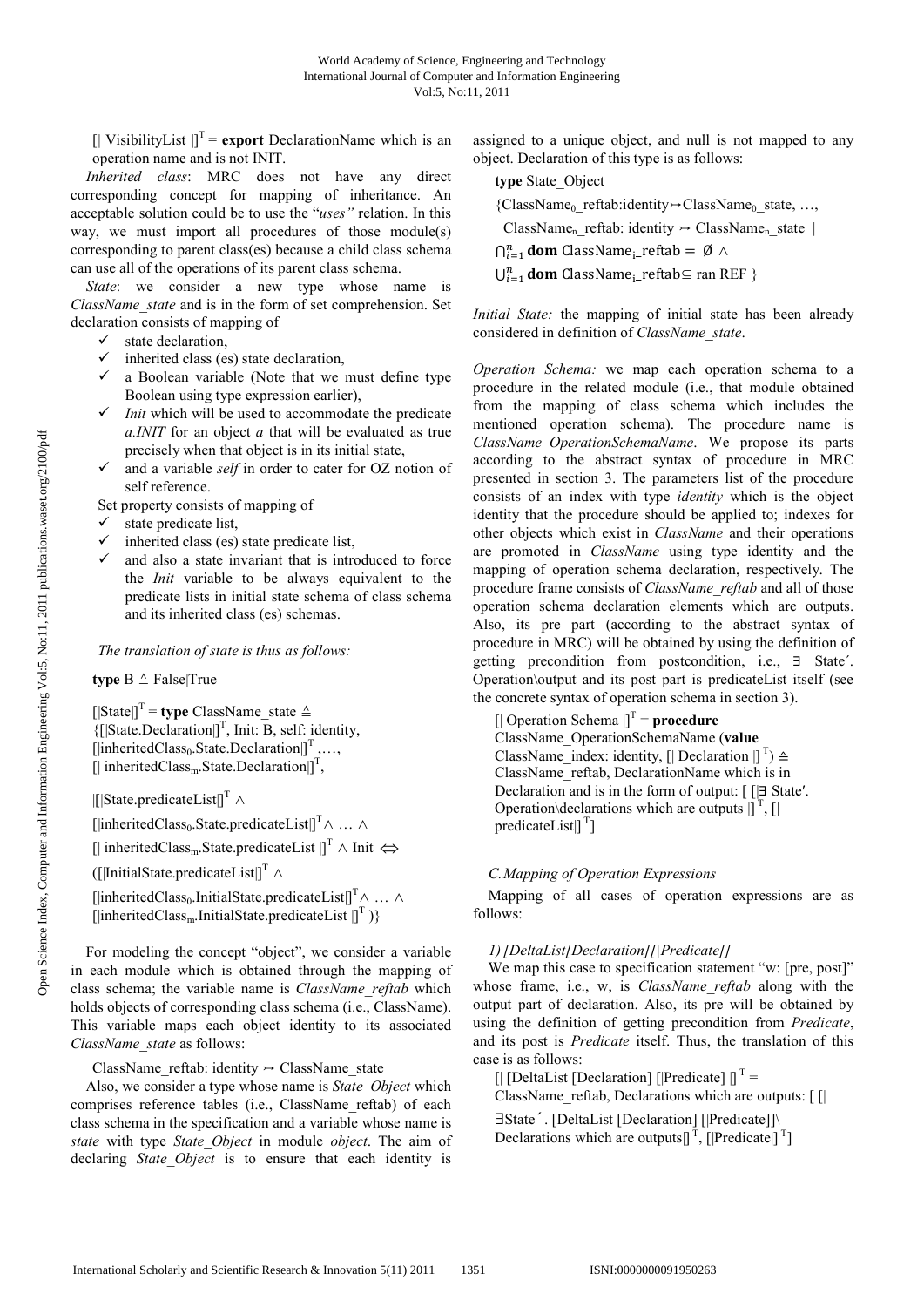*2)[Declaration[|Predicate]]* 

This operation expression is a special case of the above one. Thus, its translation is similar to item 1:

 $[|$  [DeltaList *[*|Predicate*]*  $|$ <sup>T</sup> = ClassName\_reftab: [[|

∃State´. [DeltaList *[*|Predicate*]*] |]<sup>T</sup>, [|Predicate|]<sup>T</sup>]

*3) [[Predicate]]* 

Similarly, this operation expression is a special case of item 1 above and thus its translation is as follows:

 $[|Predict||^T = ClassName_reftab:$ 

 $\lceil$   $\exists$ State´.  $\lceil$ /|Predicate/]  $\rceil$ <sup>T</sup>,  $\lceil$ |Predicate|]<sup>T</sup>]

For the following operation expressions, we consider a procedure whose name is ClassName\_OperationName, and its parameters list consists of a variable whose name is ClassName\_index with type *identity* and also those variables obtained from merging inputs and outputs of all operation expressions except parallel composition (hidden variables must be omitted from parameters list).

# *4) OperationExpression1*∧*OperationExpression<sup>2</sup>*

We consider two cases for proposing translation function of this operation expression as follows:

If neither of the operation expressions are in the form of promotion, and also the mapping of both of them are in the form of specification statements "w: [pre, post]" (we consider the left side of the conjunction as  $w_1$ : [Q<sub>1</sub>, P<sub>1</sub>] and the right side as  $w_2$ : [Q<sub>2</sub>, P<sub>2</sub>]), we use the conjunction notion in MRC for conjoining these two specification statements. Also, merging the variables of frames of the mentioned two specification statements are necessary. The translation function for this case is as follows (note that we use existential quantifier in pre because, in the beginning, both of  $Q_1$  and  $Q_2$  must be satisfied:  $Q_1$  is satisfied for  $w_1$  and it must be satisfied for at least one  $w_2$ , too. A similar concern should be considered for  $Q_2$ ):

[|OperationExpression<sub>1</sub> ∧ OperationExpression<sub>2</sub> |]<sup>T</sup>

 $= [ | [OperationExpression<sub>1</sub>]]<sup>T</sup> \wedge$ 

- $[|OperationExpression<sub>2</sub>]]^T$
- $=[\,] w_1: [Q_1, P_1] \wedge w_2: [Q_2, P_2] \,|\,]^{T}$
- $= \text{merge}(w_1, w_2)$ :  $[(\exists w_2, Q_1) \wedge (\exists w_1, Q_2), P_1 \wedge P_2]$
- If both of the operation expressions are in the form of promotion, then we translate the conjunction to sequential composition as follows:

[|OperationExpression<sub>1</sub>  $\wedge$  OperationExpression<sub>2</sub> |]<sup>T</sup> [|OperationExpression<sub>1</sub>|]<sup>T</sup>; [|OperationExpression<sub>2</sub>|]<sup>T</sup>

# *5) OperationExpression1 || OperationExpression<sup>2</sup>*

We consider two cases for proposing translation function of this operation expression as follows:

If neither of the operation expressions are in the form of promotion, and also the mapping of both of them are in the form of specification statement "w: [pre, post]" (we consider the left side of the conjunction as w<sub>1</sub>:  $[Q_1 \ P_1]$  and the right side as w<sub>2</sub>:  $[Q_2, P_2]$ ), by considering the semantics of this version of parallel composition, we should hide those variables (i.e., communicating variables) which are inputs in one of the operation expressions and outputs in the other one and then equate corresponding variables; hence, we use the notion of renaming to equate these variables, hiding them in precondition and postcondition and subtracting them from frame variables. Below, *inputs* returns the set of input variables of an OZ operation, and *outputs* returns the set of output variables. The translation function is as follows:

[| OperationExpression<sub>1</sub> || OperationExpression<sub>2</sub> |]<sup>T</sup>  $=$  [| [|OperationExpression<sub>1</sub>|]<sup>T</sup> || [ $[OperationExpression<sub>2</sub>$ ]<sup>T</sup>]]  $= [ | w_1: [Q_1, P_1] || w_2: [Q_2, P_2] ] ]^{T}$  $= (w_1, w_2) - (\{x_1, \ldots, x_n\} \cup \{y_1, \ldots, y_m\})$ :  $[∃z<sub>1</sub>, ..., z<sub>n+m</sub> •$  $(\exists w_2, Q_1[z_1\setminus x_1, ..., z_n\setminus x_n, z_{n+1}\setminus y_1, ..., z_{n+m}\setminus y_m]) \wedge$  $(\exists w_1.Q_2[z_1\vert x_1, \ldots, z_n\vert x_n, z_{n+1}\vert y_1, \ldots, z_{n+m}\vert y_m]),$ ∃z1, …, zn+m ∙  $(P_1 [z_1\setminus x_1, \ldots, z_n\setminus x_n, z_{n+1}\setminus y_1, \ldots, z_{n+m}\setminus y_m] \wedge$  $P_2[z_1\vert x_1, \ldots, z_n\vert x_n, z_{n+1}\vert y_1, \ldots, z_{n+m}\vert y_m])$ 

Where  $\{y_1, \ldots, y_m\}$  = *inputs* (op<sub>2</sub>)  $\cap$  *outputs* (op<sub>1</sub>), and  $\{x_1, ..., x_n\}$  = *inputs* (op<sub>1</sub>) ∩ *outputs* (op<sub>2</sub>).

If both of the operation expressions are in the form of promotion, the translation is done similar to what we did for case 2 of conjunction.

# *6) OperationExpression<sup>1</sup>* [] *OperationExpression<sup>2</sup>*

We consider two cases for proposing translation function of this operation expression as follows:

If neither of the operation expressions are in the form of promotion, and also the mapping of both of them are in the form of specification statement "w: [pre, post]" (we consider the left side of the conjunction as  $w_1$ : [Q<sub>1</sub>, P<sub>1</sub>] and the right side as  $w_2$ : [Q<sub>2</sub>, P<sub>2</sub>]), we use *choose* to simulate the nondeterminism selection between operation expressions. Thus, selecting the operation expression which must be executed will be done based on value r (see follows; note that parameter p that, generally speaking, shows the possibility of choosing of operation expressions must be determined). The translation function is as follows:

[|OperationExpression<sub>1</sub> [] OperationExpression<sub>2</sub>]<sup>T</sup>

 $=$  [| [|OperationExpression<sub>1</sub>]<sup>T</sup> []

[ $[OperationExpression_2$ ]<sup>T</sup>]]

 $=[\,] w_1: [Q_1, P_1] []\ w_2: [Q_2, P_2] ]$ 

 $=$  **var**  $\bf{r}$ :  $\bf{N}$ , **choose**  $\bf{r}$  · **if**  $(\bf{r}$   $\lt$  $\bf{p}$   $\wedge$   $\bf{Q}$ <sub>1</sub>  $\rightarrow$   $\bf{w}$ <sub>1</sub>:  $[\bf{Q}$ <sub>1</sub>,  $\bf{P}$ <sub>1</sub>] $[\bf{r}]$  $r < p \land \neg Q_1 \rightarrow w_2$ :  $[Q_2, P_2]$  []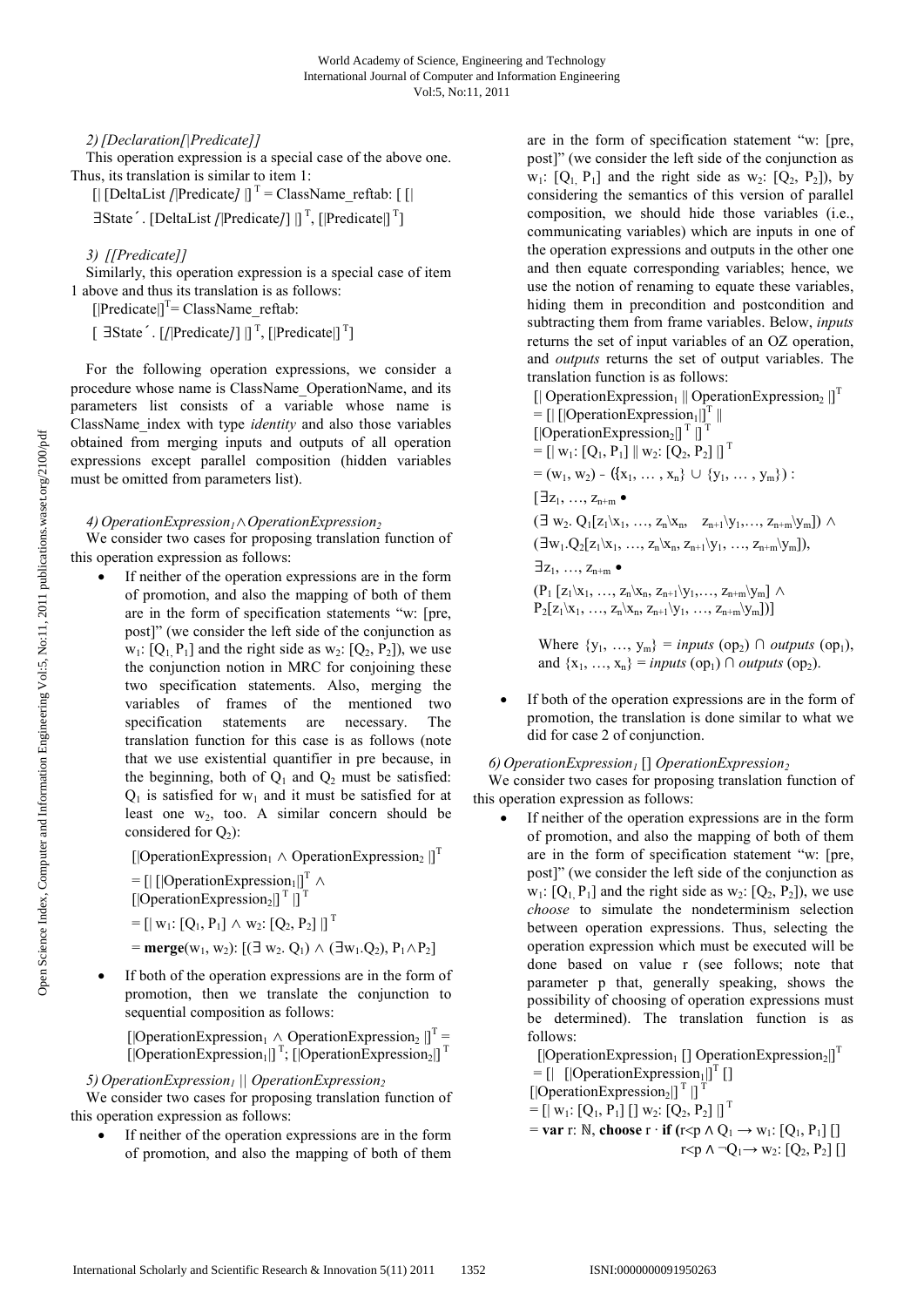r>=p  $\land$  Q<sub>2</sub>→w<sub>2</sub>: [Q<sub>2</sub>, P<sub>2</sub>] [] r>=p  $\land \neg Q_2 \rightarrow w_2$ : [ $Q_2$ ,  $P_2$ ] **fii fi** 

- If both of the operation expressions are in the form of promotion, the mapping is as follows:
- [|OperationExpression<sub>1</sub> [] OperationExpression<sub>2</sub>]<sup>T</sup>

$$
=
$$
 var r: N, choose r

**if**  $r < p$  ∧ [| **pre** (OperationExpression<sub>1</sub>) |]<sup>T</sup>→  $[$  OperationExpression<sub>1</sub> $T$  []

$$
r q
$$
  $\wedge \neg$  [] **pre** (OperationExpression<sub>1</sub>) []<sup>T</sup>  $\rightarrow$   
[] OperationExpression<sub>2</sub>]]<sup>T</sup> []  
 $\wedge \neg$   $\wedge$  [] **spec** (Operation Expression<sub>2</sub>)<sup>T</sup>

 r>=p ∧ [| **pre** (OperationExpression2) |]<sup>T</sup> → [| OperationExpression2|]<sup>T</sup> []

r>=p  $\wedge \neg$  [| pre (OperationExpression<sub>2</sub>) |]<sup>T</sup>  $\rightarrow$ 

$$
\left[\right|\,\text{pre}\left(\text{OperationExpression}_1\right)\left[\right]^{\mathrm{T}}
$$

**fi** 

## *7) OperationExpression1*;*OperationExpression<sup>2</sup>*

The same notion of sequential composition exists in MRC. Thus, the translation function is as follows:

[| OpeartionExpression<sub>1</sub> ; OperationExpression<sub>2</sub>  $[]<sup>T</sup>$  = [|OperationExpression<sub>1</sub>]<sup>T</sup>; [|OperationExpression<sub>2</sub>]<sup>T</sup>

#### *8) Expression.Identifier*

We propose the translation function for when *Expression* is a variable with type class schema, and *Identifier* is an operation name (i.e., operation promotion) as follows:

 $[$ Expression.Identifier $]$ <sup>T</sup>= Identifier (Expression, opi)

where opi denotes other parameters of *Identifier*, i.e., the parameter list of the operation whose name is *Identifier* except ClassName\_index.

Until now, we have reached at the following model in order to model the concept "object" in MRC:

**type** identity ::= null | REF ℕ

**type** B ≙ False | True

**type** ClassName\_state  $\triangleq$  {[State.Declaration  $[]^T$ , Init: B, self: identity, [|inheritedClass<sub>0</sub>.State.Declaration|]<sup>T</sup>,...,  $[|$  inheritedClass<sub>m</sub>.State.Declaration $]$ <sup>T</sup>,

|[|State.predicateList|]<sup>T</sup> ∧

[|inheritedClass<sub>0</sub>.State.predicateList |]<sup>T</sup>∧ …∧

[| inheritedClass<sub>m</sub>.State.predicateList  $[]^{T} \wedge$  Init  $\Leftrightarrow$ 

([|InitialState.predicateList  $|$ ]<sup>T</sup> ∧

[|inheritedClass0.InitialState.predicateList|]<sup>T</sup>∧ …∧ [|inheritedClass<sub>m</sub>.InitialState.predicateList  $[]<sup>T</sup>$ )}

**type** State\_Object

 ${ClassName_0_reftab:identity \rightarrow ClassName_0<sub>0</sub> state, ...}$ 

ClassName<sub>n</sub> reftab: identity  $\rightarrow$  ClassName<sub>n</sub> state |

 $\bigcap_{i=1}^n$  dom ClassName<sub>i-</sub>reftab =  $\emptyset \wedge$ 

 $\bigcup_{i=1}^n$  dom ClassName<sub>i</sub>\_reftab $\subseteq$  ran REF }

Also, we must import each operation which is promoted in the class schema, in its corresponding module.

In order to model dynamic instantiation of objects in MRC, we consider a procedure whose name is *ClassName\_new.* This procedure has one parameter whose name is *obj* with type identity and in the form of call by value result (considering value result is due to the semantics of object in OZ [4]). This parameter is a new object identity that must be instantiated. Before instantiating the object of *ClassName*, we must instantiate all of the objects which are state variables in *ClassName*. Then, this procedure checks whether *obj* is a new identity and is not null. Also, *ClassName\_new* considers a variable with type *ClassName\_state* for *obj* which is in the initial state of *ClassName* and adds *obj* along with its associated *ClassName\_state* value to *ClassName* reference table (i.e., *ClassName\_reftab)*.

As we said earlier, we consider a variable *ClassName\_reftab* in each module. After the instantiation of the new object, its object identity and *ClassName\_state* value must be added to *ClassName\_reftab*; hence, we consider a new procedure whose name is *ClassName\_synch* in each module (which is obtained through the mapping of class schema). This procedure adds object identity and its *ClassName\_reftab* (they are *ClassName\_synch* parameters) to *ClassName\_reftab* in the mentioned module. We call this procedure in *ClassName\_new* after the instantiation of the new object. The complete model of modules *object* and *ClassName* in MRC are as follows (we consider *ClassName\_reftab* = Ø as the initial predicate):

```
module object
```
**import** ClassName<sub>0</sub> synch, ..., ClassName<sub>n</sub> synch  **var** state:State\_Object **procedure** ClassName<sub>0</sub> new (value result obj:identity) ≙ var r<sub>1</sub>: identity  $ClassName_i$  new (index<sub>i</sub>); …;ClassName<sub>i</sub>(index<sub>i</sub>); state: [ obj≠ null ∧ obj ∉(**dom** ClassName<sub>0</sub> reftab ∪ … ∪

dom ClassName<sub>n</sub> reftab),

∃ r:ClassName<sub>0</sub>\_state. r.self=obj ∧ r.Init ∧ state=

```
{state<sub>0</sub>.ClassName<sub>0</sub>_reftab ∪ {obj →r},
state<sub>0</sub>.ClassName<sub>1</sub> reftab, ...,
```
state<sub>0</sub>.ClassName<sub>n</sub>\_reftab}  $\land$  r<sub>1</sub> = r ];  $ClassName_0$ \_synch (obj,  $r_1$ )

 . **procedure** ClassName<sub>n</sub> new (**value result** obj:identity)

```
 ≙…
```
 . .

**end**

**module** ClassName

 **export** DeclarationName which is in the visibility list and is an operation name.

**import** operations which are used in operation promotion in class schema ClassName and also all of the procedures of those module(s) corresponding to parent class(es).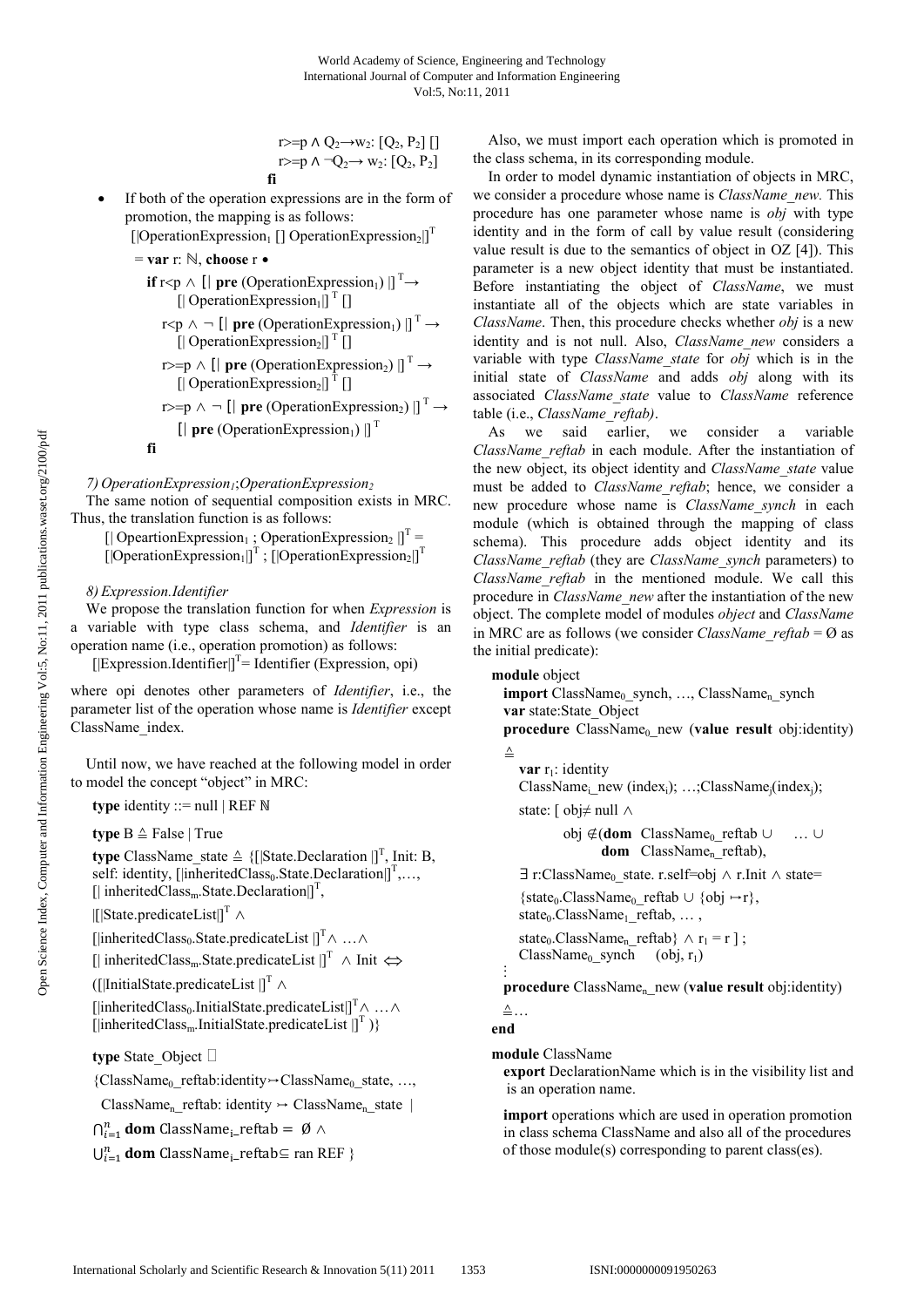**var** ClassName\_reftab: identity → ClassName\_state

**procedure** ClassName\_synch (**value** obj: identity, **value** 

r:ClassName\_state) ClassName\_reftab: [true, ClassName\_reftab =

ClassName\_reftab<sub>0</sub> ∪ (obj $\rightarrow$ r)]

**procedure** ClassName\_OperationSchemaName …

**procedure** ClassName\_OperationName...

**initially** ClassName\_reftab=Ø **end** 

After mapping OZ specifications to MRC specifications using our translation function and model of concept "object", tools such as RED [17] can be used in order to automate the refinement of resulting MRC specifications to final code.

## V.CASE STUDY

Using the translation function described in the previous section, the following MRC specification is obtained from class schema "Queue" given in Fig. 1.:

**type**  $B \triangleq True | False$ 

 **type** identity ≙ null |REF ℕ

**type** Queue\_state  $\triangleq$  {[|items: Seq  $\mathbb{N}$ , count:  $\mathbb{N}$ |]<sup>T</sup>, Init: B, self: identity | Init ⇔ ( [| items= $\Diamond \land$  count=0 |]<sup>T</sup>) }

#### **module** Queue

 **export** Queue\_Join, Queue\_Leave **var** Queue reftab: identity  $\rightarrow$  Queue state

 **procedure** Queue\_synch (**value** obj: identity, **value** 

r:Queue state) Queue reftab: [true, Queue reftab = Queue reftab<sub>0</sub> ∪ (obj $\rightarrow$ r)]

 **procedure** Queue\_Join (**value** Queue\_index: identity, **value** [ $\left[\text{item: } \mathbb{N}\right]^{T}$ ]  $\triangleq$ 

 Queue\_reftab: [ [| ∃ items′: Seq ℕ, count′: ℕ, item?:ℕ. items'=items  $\cap$  <item?>  $\land$  count'=count + 1|]<sup>T</sup>, [| items'=items  $\cap$  <item?>  $\land$  count'=count+1|]<sup>T</sup> ]

 **procedure** Queue\_Leave (**value** Queue\_index:identity, **value result** [ $\left[\text{item:}\mathbb{N}\right]\right]^{T}$ )  $\triangleq$ 

Queue reftab, item:  $[$   $|$   $\exists$  items´: Seq ℕ, count´: ℕ, item!:ℕ. items= <item!> ∩ items'|]<sup>T</sup>, [| items=  $\leq$  items'|]<sup>T</sup>]

#### **end**

To apply our approach for considering objects and the related framework in MRC, we map class schema "multiplexer" [4] which is as follows:

Status ::= idle | busy

-Multiplexer-

*\fermionity (status, INIT, Join<sub>1</sub>, Join<sub>2</sub>, Transfer, Leave)* 

 $input_1$ , input<sub>2</sub>, output: Queue ∆

status: Status

input<sub>1</sub>≠input<sub>2</sub> ∧ input<sub>1</sub>≠output ∧ input<sub>2</sub>≠output

status = idle  $\Leftrightarrow$  output.count=input<sub>1</sub>.count + input<sub>2</sub>.count

 $-$ INIT $\text{input}_1$ .INIT ∧ input<sub>2</sub>.INIT ∧ output.INIT

 $Join_1 \triangleq input_1$ . Join  $Join<sub>2</sub> \triangleq input<sub>2</sub>.Join$ Transfer<sub>1</sub>  $\triangleq$  input<sub>1</sub>.Leave || output.Join Transfer<sub>2</sub>  $\triangle$  input<sub>2</sub>. Leave || output. Join Transfer  $\triangleq$  Transfer<sub>1</sub> [] Transfer<sub>2</sub> Leave  $\triangleq$  output. Leave

Mapping of this class schema is as follows:

**type** Status ≙ idle | busy

**type** Multiplexer state  $\triangleq$  {[|input<sub>1</sub>, input<sub>2</sub>, output: identity, status: Status $[]<sup>T</sup>$ , Init: B, self: identity  $|$ 

 $[$  input<sub>1</sub> ≠ input<sub>2</sub>  $\wedge$  input<sub>1</sub> ≠ output  $\wedge$  input<sub>2</sub> ≠ output  $\wedge$ status=idle⇔output.count = input<sub>1</sub>.count + input<sub>2</sub>.count |]<sup>T</sup> ∧ Init ⇔

( $[$ | input<sub>1</sub>.INIT  $\land$  input<sub>2</sub>.INIT  $\land$  output.INIT  $[]<sup>T</sup>$ )}

**module** Multiplexer export Multiplexer\_Join<sub>1</sub>, Multiplexer\_Join<sub>2</sub>, Multiplexer\_Transfer, Multiplexer\_Leave **import** Queue\_Join, Queue\_Leave **var** Multiplexer reftab: identity  $\rightarrow$  Multiplexer state

 **procedure** Multiplexer\_synch (**value** obj: identity, **value**  r:Multiplexer\_state) Multiplxer\_reftab: [true, Multiplexer\_reftab = Multiplexer\_reftab<sub>0</sub> ∪ (obj $\rightarrow$ r)]

**procedure** Multiplexer Join<sub>1</sub> (value Multiplxer index: identity, **value** Queue\_index:identity, **value**  $[$  item:  $\mathbb{N}$  $]^T$ )  $\triangleq$  Queue Join (input<sub>1</sub>, item)

**procedure** Multiplexer Join<sub>2</sub> (value Multiplxer index: identity, **value** Queue\_index:identity, **value**  $[$  item: $\mathbb{N}$  $]^{T}$ )  $\triangle$  Oueue Join (input<sub>2</sub>, item)

 **procedure** Multiplexer\_Leave (**value** Multiplexer\_index: identity, **value** Queue\_index:identity, **value result** [| item:  $\mathbb{N}$ ]<sup>T</sup>)

 $\triangle$  Queue Leave(output, item)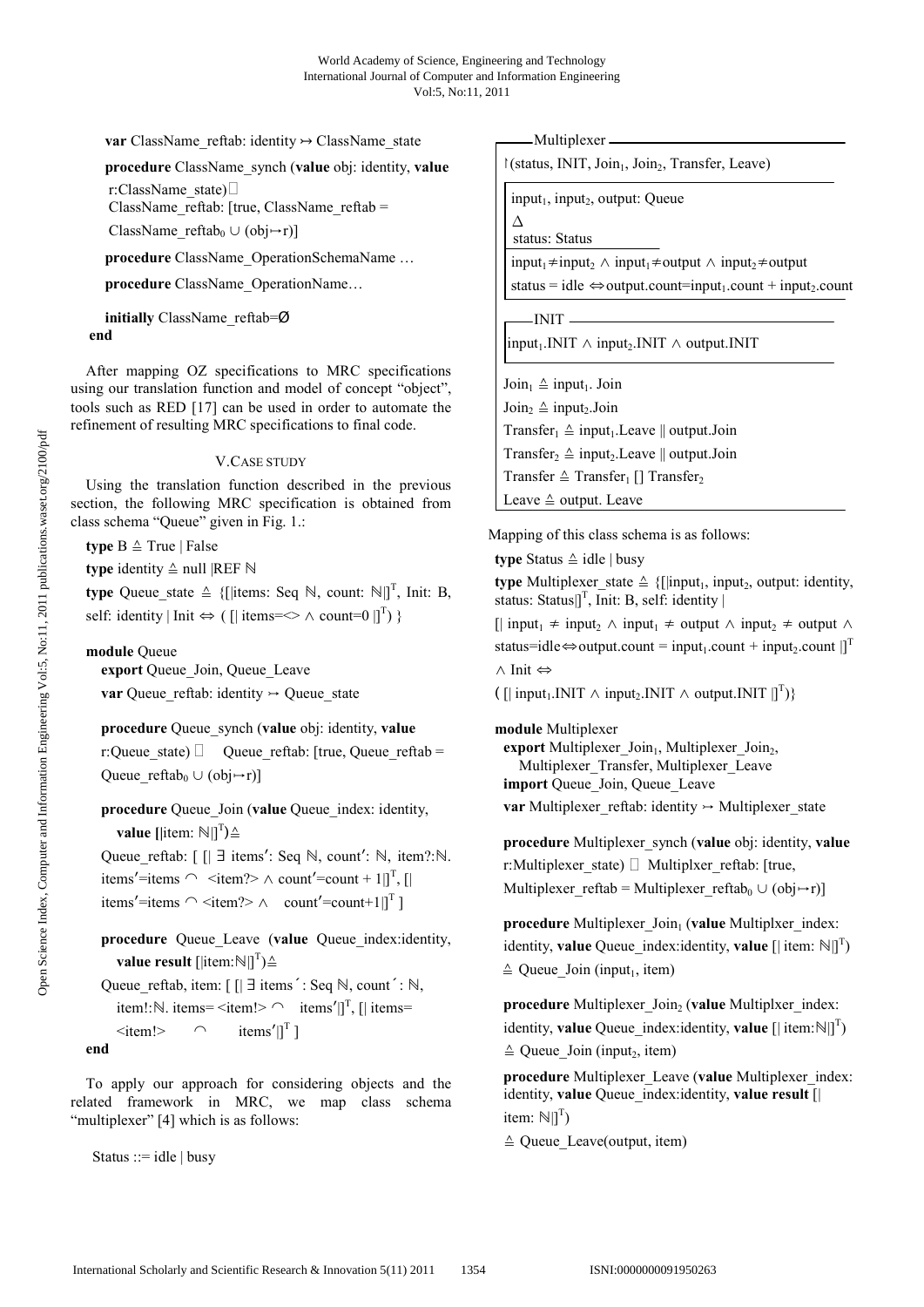## **procedure** Multiplexer Transfer<sub>1</sub> (value

Multiplexer\_index: identity)≙ Oueue Leave(input<sub>1</sub>, item) ; Oueue Join(output, item)

## **procedure** Multiplexer\_Transfer2 (**value**

Multiplexer\_index:identity)≙ Queue Leave(input<sub>2</sub>, item) ; Queue Join(output, item)

# **procedure** Multiplexer\_Transfer (**value**

Multiplexer\_index:identity)≙

 **var r**:ℕ, **choose <sup>r•</sup> <b>if**  $r$ <1000 ∧  $[[\textbf{pre}(Transfer_1)]]^T \rightarrow$ Multiplexer Transfer<sub>1</sub>(Multiplexer index) []

 $r<1000 \wedge \neg [|\text{pre}(\text{Transfer}_1)|]^T \rightarrow$ Multiplexer\_Transfer<sub>2</sub>(Multiplexer\_index) []

 $r$  > = 1000  $\wedge$  [|pre(Transfer<sub>2</sub>)|]<sup>T</sup>  $\rightarrow$ Multiplexer  $Transfer_2(Multiplexer\_index)$  []

 $r > = 1000 \land \neg [|pre(Transfer_2)|]^T \rightarrow$ 

Multiplexer\_Transfer<sub>1</sub>(Multiplexer\_index) **fi** 

#### **end**

Object framework is as follows:

**type** State\_Object ≙

{Queue reftab: identity $\rightarrow$ Queue state,

Multiplexer\_reftab: identity  $\rightarrow$  Multiplexer\_state |

(**dom** Queue\_reftab ∩ **dom** Multiplexer\_reftab) = Ø ∧

 (**dom** Queue\_reftab ∪ **dom** Multiplexer\_reftab) ⊆ ran REF }

## **module** object

 **import** Queue\_synch, Multiplexer\_synch  **var s**tate:State\_Object

**procedure** Queue new (**value result** obj:identity) ≙  **var** r<sup>1</sup>

 state: [ obj≠ Null ∧ obj ∉(**dom** Queue\_reftab ∪ **dom** Multiplexer reftab),

∃ r:Queue\_state. r.self=obj ∧ r.Init ∧ state=

{state<sub>0</sub>.Queue reftab ∪ {obj →r},

state<sub>0</sub>.Multiplexer\_reftab  $\} \wedge r_1 = r$  ; Queue\_synch  $(obj, r_1)$ 

# **procedure** Multiplexer\_new (**value result** obj:identity) ≙ **var** r<sup>1</sup>

Queue new(state<sub>0</sub>.input<sub>1</sub>);Queue new(state<sub>0</sub>.input<sub>2</sub>);

Queue\_new(state<sub>1</sub>.output) ;state:  $\int$  obj≠ Null  $\wedge$  obj

∉(**dom** Queue\_reftab ∪ **dom** Multiplexer\_reftab),

∃ r:Multiplexer\_state. r.self=obj ∧ r.Init ∧ state=

{state<sub>0</sub>.Multiplexer\_reftab ∪ {obj →r},

state<sub>0</sub>.Queue reftab}  $\land$  r<sub>1</sub> = r ] ; Multiplexer synch (obj,  $r_1$ );

#### VI. CONCLUSIONS AND FUTURE WORK

In this paper, we proposed a methodology for refinement of OZ specifications using MRC. First, we proposed a translation function for mapping OZ constructs into their MRC counterparts, and then we modeled concept "object" in MRC. Finally, we proposed how to model dynamic instantiation of objects in MRC while OZ itself does not cover this facility. In this way, in order to refining OZ specifications, one should first map an OZ specification into its equivalent specification in MRC using our translation function and our model of concept "object". Then, the resulting MRC specification can be refined automatically using MRC refinement tools such as RED.

Unlike existing animation approaches [1, 2, 3, 5, 6, 7, 8, 9, 10, 11, 12], our methodology pays attention to the correctness using MRC refinement laws, and also our translation function covers mapping of abbreviations, free types and basic types in global. Comparing our methodology with the refinement approach of [13, 14], our methodology supports fine-grained refinement using MRC laws. Of course, Morgan's Refinement framework is open ended so that makes it easy to add coarsegrained refinement laws (e.g. module refinement law) to it. Finally, we can use tools such as RED to automate the refinement of OZ specifications using MRC indirectly.

Nevertheless, some other constructs of OZ, such as distributed operators, other cases of abbreviation definition like when the right side of the abbreviation is in the form of set definition, generic definition and finally other cases of free types (when constructors are used in the definition), are still open considering our mapping process.

In our future work, we are going to

- 1. extend our translation function in order to map the remaining constructs of Object-Z,
- 2. show the applicability of our method using a new case study including a larger subset of Object-Z,
- 3. show the automation of our methodology using one of MRC tools such as RED, and finally
- 4. add refinement laws for module construct in MRC.

#### **REFERENCES**

- [1] S. Ramkarthik, and C. Zhang, "Generating java skeletal code with design contracts from specifications in a subset of object-z, "in 5<sup>th</sup> IEEE/ACIS International Conference on Computer and Information Science, , pp. 405-411, 2006.
- [2] X.Ni, and C.Zhang, "Converting specifications in a subset of object-z to skeletal spec# code for both static and dynamic analysis, " in Journal of Object Technology, Vol. 7, No. 8, pp.165-185, 2008.
- [3] T.McComb, and G.Smith, "Animation of object-z specifications using a z animator, "in First International Conference on Software Engineering and Formal Methods, pp. 191-200, 2003.
- [4] G. Smith, The Object-Z Specification Language: Advances in Formal Methods, Kluwer Academic Publishers, 2000.
- [5] R. Duke, and G. Rose, Formal Object-Oriented Specification Using Object-Z, Macmillan, UK, 2000.
- [6] G. Rafsanjani, and S. J. Colwill, "From object-z to  $c^{++}$ : a structural mapping," in Z User Meeting (ZUM'92), Springer-Verlag, pp. 166-179, 1992.
- [7] M. Fukagawa, T. Hikita, and H. Yamazaki, "A mapping system from object-z to  $c^{++}$ ," in 1<sup>st</sup> Asia-Pacific Software Engineering Conference (APSEC94), IEEE Computer Society Press, pp. 220-228, 1994.

**end**